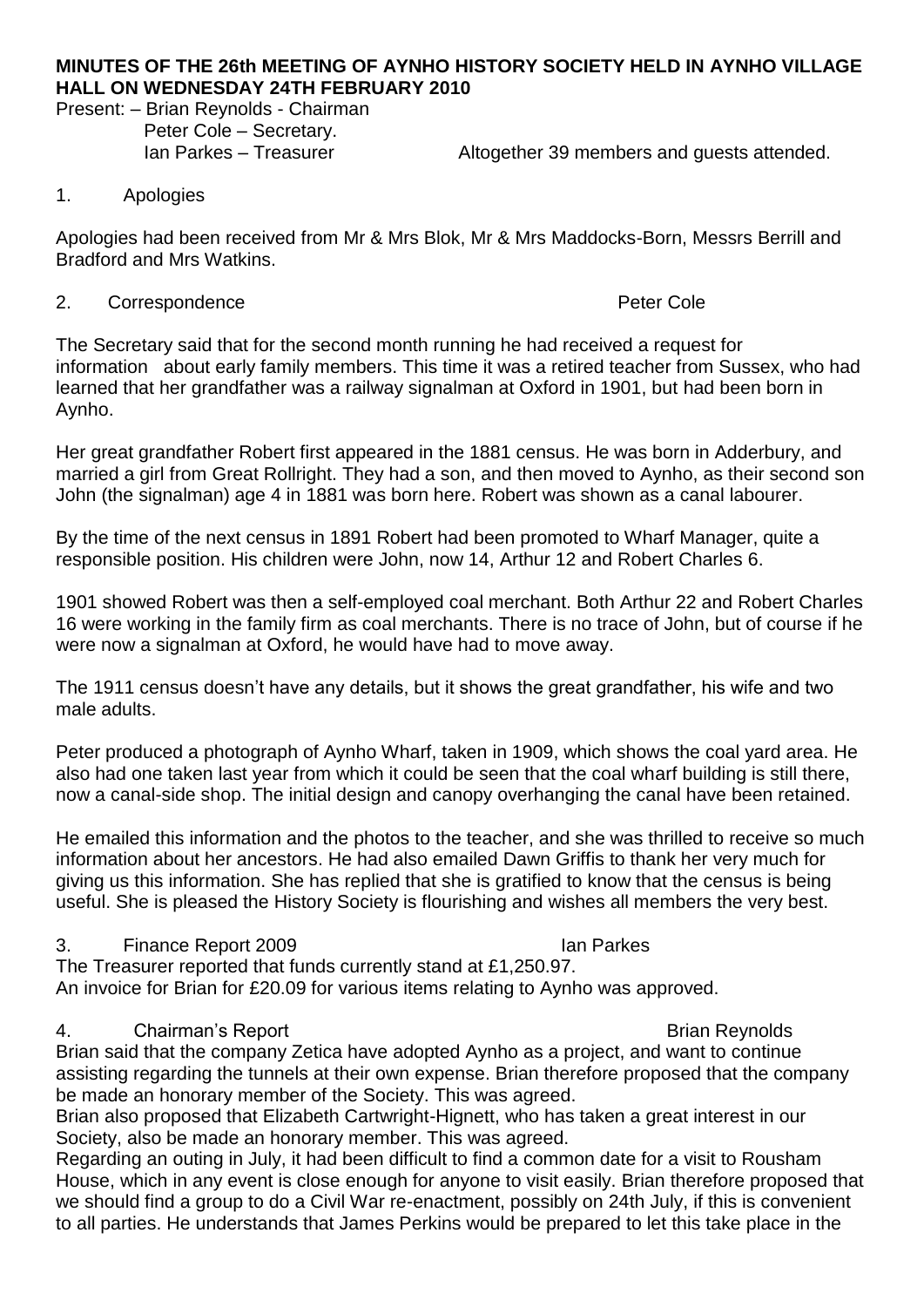grounds of Aynhoe Park. He had contacted three groups and had found that the prices varied considerably, from £45, to £300, to £1500. The middle one seemed quite reasonable. We could open this up, so that anyone from the village could attend, and if we make a profit, this could go to a local charity, if that was the general feeling.

# 5. Facebook Kevin Berrill

In Kevin's absence Brian said that the idea was that Facebook could be used as a popular addition to our village website to put out a list of future meetings for up to a year ahead, reports and photos, etc. It was agreed that this was a good idea, and Kevin was instructed to proceed.

# 6. **The Role of the Country Carrier Martin Greenwood**

Martin started off by saying that when he had been researching life in Banburyshire the existence of carriers had been a common theme. The more he looked at it, the more interesting it had become.

Roughly speaking Banburyshire is the area bounded in the north by the Edgehill escarpment, down to Hook Norton in the west, by the Deddington/Aynho/Buckingham road to the south (though he always included Juniper Hill and Fringford in this), and then north via Brackley back to the escarpment. Banbury being on several roads in all directions was an ideal centre for carriers.

Going back to the 1860s this was the last decade of prosperous farmers and so farm labourers. It was therefore also a good time for carriers. Good turnpike roads had a good deal to do with this. In 1860 William Borton took over from a Charlton man called Pipkin, who had been carrier for 40 years. John Dunn had also been a carrier in Aynho for many years.

Thursday has always been market day, and the busiest one was at Michaelmas. The carrier would have been up at dawn, collecting his horse, and harnessing it to his cart. He would make sure that he had got all his lists from villagers and from people in the surrounding countryside of items they wanted him to purchase for them. He would then head off on a two to three hour journey to Banbury.

Banbury was a main and convenient centre, where everyone would gather and deals were struck.

There he would sell any items he had been asked to, and buy the items on his list.

He would leave about 3 pm to come back to distribute all his purchases. Each carrier would be linked to a certain pub for stabling, and so that he could meet friends.

There was a distinction between local carriers and long-distance ones, who would travel between major centres, mostly with bulk goods and passengers. These would use much larger carts drawn by several horses, and they would often travel in small convoys, as there were still highwaymen about. In reality travelling on these stagecoaches was quite an ordeal, as it was extremely cold and very uncomfortable. By the 1830s over 50 coaches a week were leaving Banbury, including 22 to London, 19 to Birmingham and 12 to Oxford. The latter journey took seven hours.

These long-distance coaches suffered a good deal when the railway came along around 1850, but the local carriers were unaffected, and it was reported that 450 carriers a week were going into Banbury. Even in the 1890s considerable numbers were still operating.

Although there was little room, for a small charge they would often take a passenger or two into Banbury. It was the only form of public carriage at that time. Flora Thompson mentions a carrier, Jimmy Grantham. She said that apart from the occasional carriages and the carrier's cart twice a week, there was little traffic on the road through Lark Rise, but people would think nothing of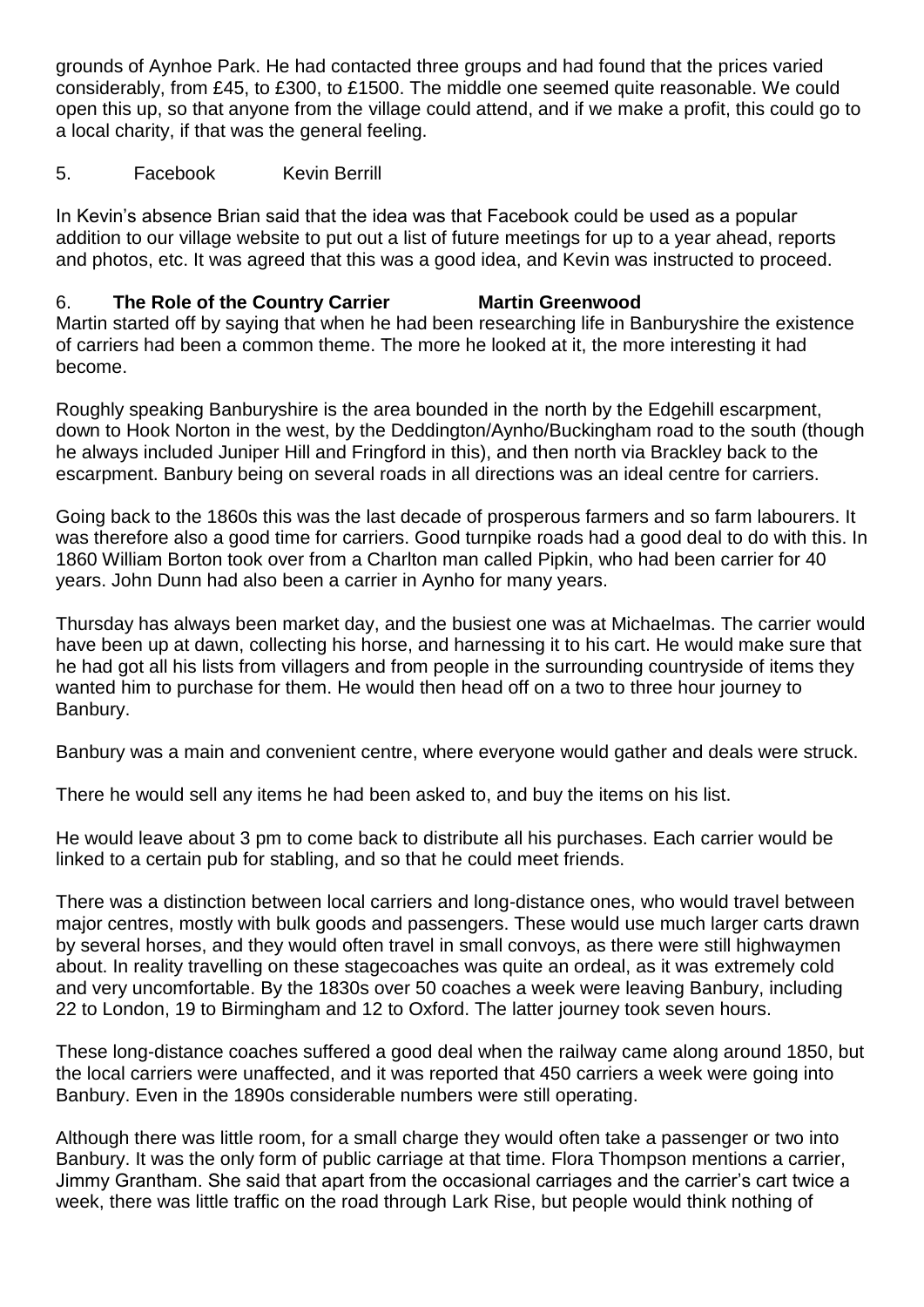walking 7 miles to buy a reel of cotton or a packet of tea.

Martin produced a slide showing a list of carriers known to have been carrying to or from Aynho. This included John Rymill, who was well reported as having failed in the 1780s, owing money to many people and tradesmen. Others who were more successful include Pipkin from Charlton, and men named Jeffs, Gregory and Angel in the years prior to 1830. From the Aynho censuses Peter later confirmed that John Dunn was shown as a carrier in 1841, 1851 and 1861. Another in the later year was John Watson. A farmer, Frederick Borton, was also a carrier over part of the next 30 years, although his 16-year-old son, Thomas H Borton, is shown as the only one in 1881. A Walter Borton is shown in Martin Greenwood's records in 1903 and 1914, but his name does not appear in either the 1901 or 1911 censuses, which do not mention a carrier at all, so it looks as though he did not live in the village.

Millions of horses were lost in the First World War, and this, together with the coming of the motorbus, virtually finished off the carriers' trade, although some adapted army lorries or buses and continued until the 1950s.

Martin produced a photo of an 82-year-old carrier with an extremely tall top hat, taken in 1857, which showed that some were quite long-lived.

Very few carriers' records have been found, and it is likely that some could not even read or write, and just kept their lists etc, in their heads. One thing that has survived is a certificate presented by the mayor of Banbury to a Thomas Hortin for 30 years of faithful service as a carrier.

Regarding the functions of a carrier, first and foremost they were shopping agents. They would pay for the goods initially, and then put a penny or two on when they handed them over back at the village. Communities were much closer in those days, and it is unlikely that there were many bad debts.

Then of course there was the connection with the railways, delivery of bulky goods or parcels, etc. Very few things would travel more than 20 miles.

So far as numbers of carriers was concerned, in 1850 it was estimated that there were about 80,000, and by 1901 it was 273,000. In some villages the carriers job was handed down in one family for a great many years. They had to either own or rent a field for the horse, so the carrier might be a small- holder or farmer on the days when he was not carrying, or his wife might run a small shop.

To sum it up, Martin said that the carriers were almost like a glue in the society, in that they knew everyone in a village, and all their family circumstances, and what was going on all the time. Their PR must have been very good.

It was noted that the railways eventually provided their own delivery service for parcels, etc., up to Aynho village.

Although the Banbury Thursday market was the busiest, carriers might also go to Bicester or Buckingham, and later on many worked five days a week.

Brian thanked Martin for his informative talk.

## $7 \overline{\phantom{a}}$   $A \overline{\phantom{a}}$  $B$

Brian thanked Marjorie Tolchard for archiving and cataloguing a collection of documents.

8. Forthcoming Meetings